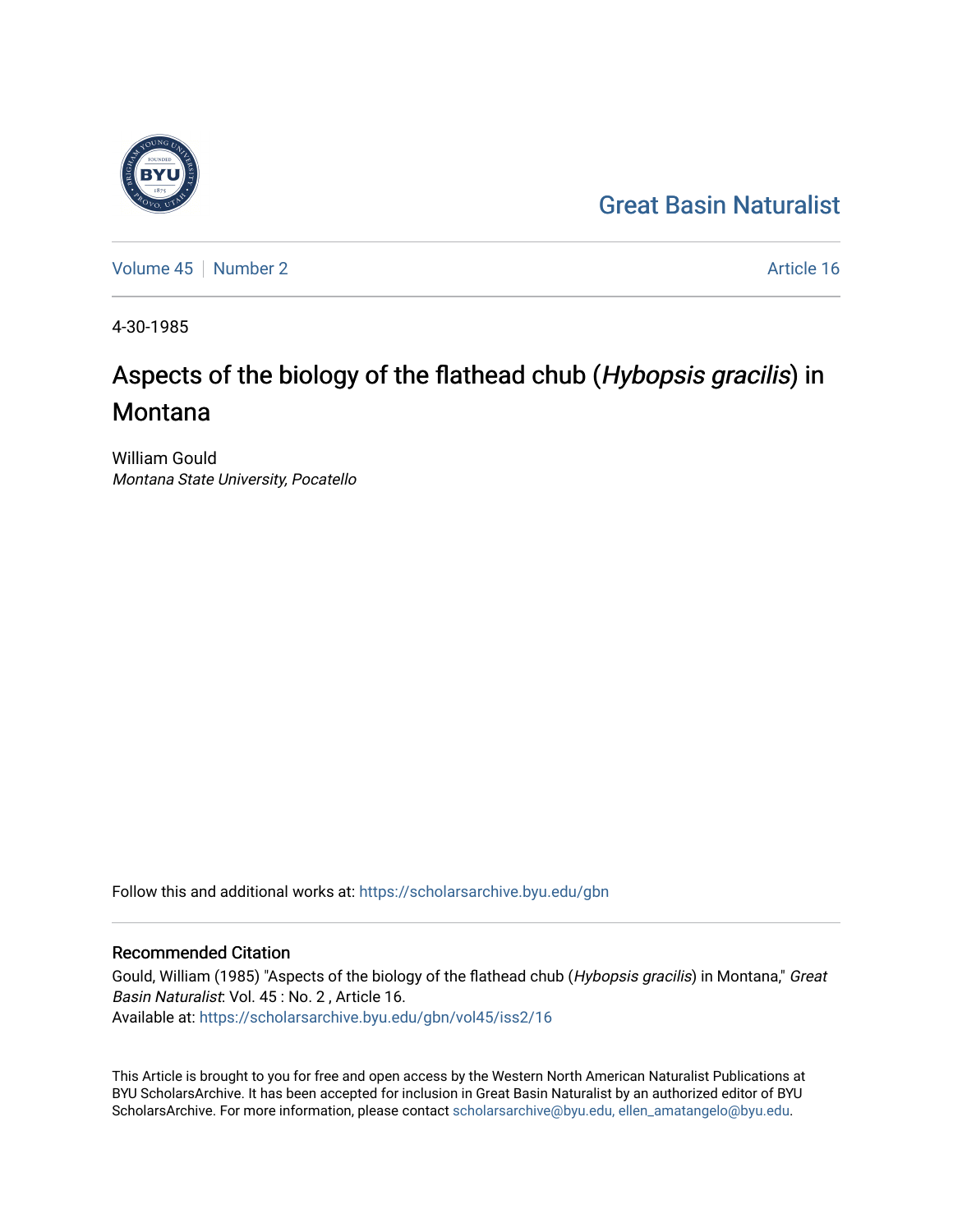#### ASPECTS OF THE BIOLOGY OF THE FLATHEAD CHUB {HYBOPSIS GRACILIS) IN MONTANA

#### William Gould'

ABSTRACT.- Mature flathead chubs (Hybopsis gracilis) were present in mid-July and mid-August collections from the Musselshell River, Montana. The estimated numbers of mature eggs present in eight females were 360-753 per female. The smallest mature female and male collected were <sup>113</sup> and <sup>123</sup> mm in total length, respectively. The male to female sex ratio in collections was about 1:1. Only small differences were detected among the length-weight relationships of males and females and samples taken from various seasons and localities in Montana. Observations on size groups, fish associates, and habitat characteristics of flathead chubs are presented.

The life histories of several species of Hyhopsis are poorly known (Lee et al. 1980). One of these is the flathead chub, Hybopsis gracilis (Cross 1967, McPhail and Lindsey 1970, Brown 1971, Scott and Crossman 1973, Pflieger 1975 and Lee et al. 1980). Most of the published information on the natural his tory of this species in the United States is contained in a systematic study by Olund and Cross (1961) and a bionomics study by Martyn and Schmulbach (1978). This report presents additional biological information on the flathead chub.

#### Description of the Study Site

The collection site was on the Musselshell River (T8N R25E S22) in central Montana. At this location the river is a plains stream having an elevation of about <sup>971</sup> m and <sup>a</sup> substrate of sand- and silt-covered pebbles.

Records taken at the collection site over a four-year period (USGS 1979, 1980, 1981, 1982), showed the pH range was 7.7-8.5, with 90% of the measurements being 8.0 or greater. Average monthly values were 100-1700 mg/1 for suspended solids, 240-830 mg/l (as  $CaCO<sub>3</sub>$ ) for alkalinities, and 4-31  $m<sup>3</sup>/s$  for flows. Flows were usually highest in May or June and lowest in August or September. Water temperatures ranged from 0.0 to 23.0 C, with lows occurring from December through February and annual highs from June through August. Flathead chub typically inhabit fluctuating streams with alkaline, tur bid waters (Olund and Cross 1961, Brown 1971).

#### Methods and Materials

Specimens were collected with an 11.0  $\times$ 3.7 m seine having an 8-mm-square mesh and preserved in 10% formalin. In addition, col lections in the Vertebrate Museum of Montana State University (MSU) were examined. The total length (TL) of each specimen was measured to the nearest <sup>1</sup> mm; standard length (SL) was derived from TL in the linear regression  $SL = 0.2665 + 0.7863$  TL, which was obtained from measurements of 65 speci mens 70-134 mm TL. The weight of each blot-dried specimen was determined to the nearest 0.01 g on <sup>a</sup> Mettler Model H16 bal ance. The sex of each fish was determined by examination of the gonads under a dissecting microscope. Egg size was measured with an ocular scale calibrated with a stage micrometer. The total number of mature eggs in a fish was estimated by using:

$$
M_T = \frac{W_T M_S}{W_S}
$$

where  $M_T$  = the total number of mature eggs in the fish's ovaries,  $W_T$  = the total weight of the fish's ovaries,  $M_s$  = the number of mature eggs in the sample of the ovary, and  $W_s$  = the weight of the sample of

<sup>&#</sup>x27;Cooperative Fishery Research Unit, Biology Department, Montana State University, Bozeman, Montana 59717.

Cooperators are the U.S. Fish and Wildlife Service, Montana State University, and the Montana Department of Fish, Wildlife, and Parks.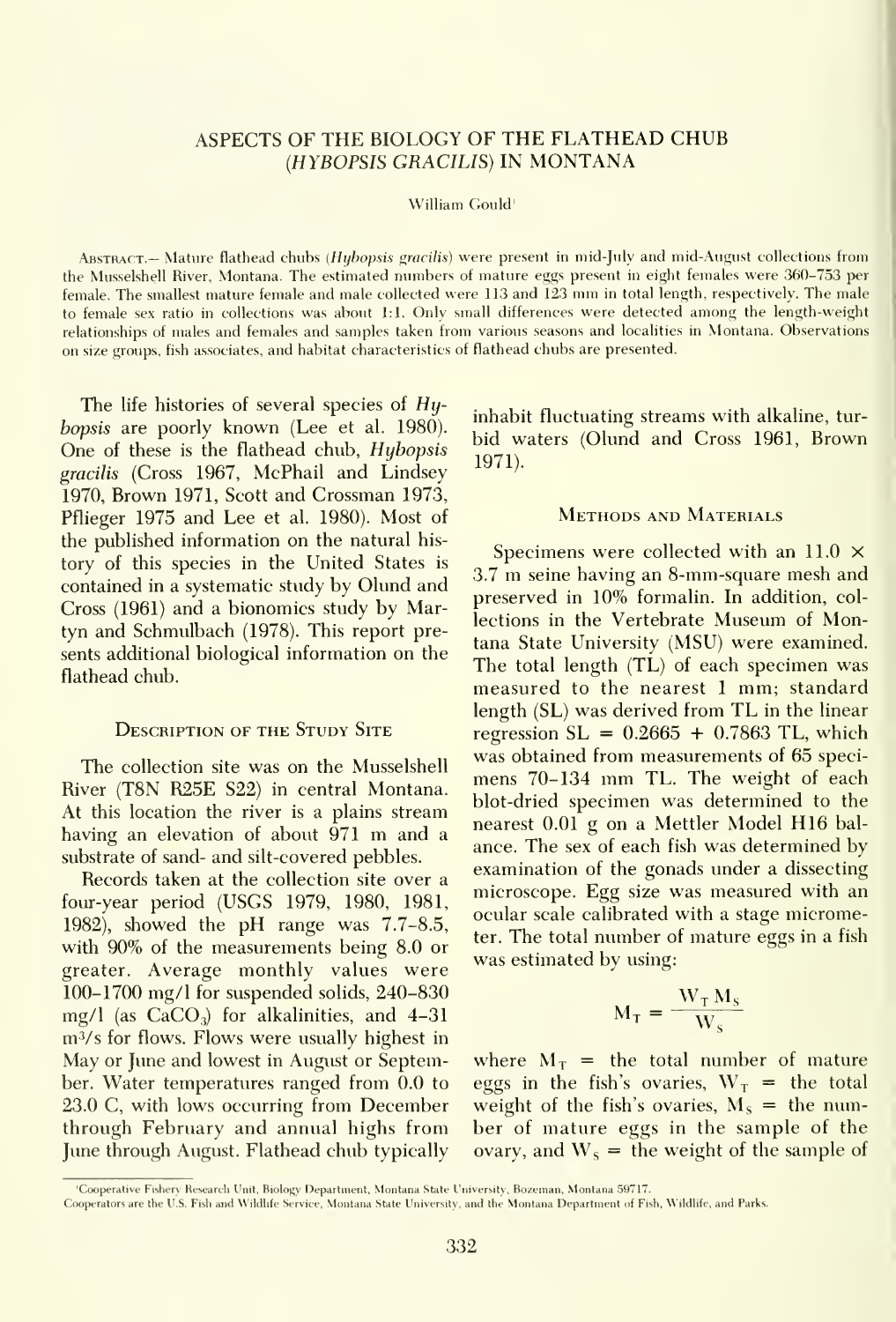| Collection<br>date | Total length<br>of fish (mm) | Average<br>egg diameter in mm<br>(numbers of specimens)                                          |
|--------------------|------------------------------|--------------------------------------------------------------------------------------------------|
| 31 Mar 81          | $71 - 123$                   | 0.2(12), 0.3(2)<br>0.5(1), 0.7(7)<br>0.8(2)                                                      |
| 19 Jul 83          | $113 - 155$                  | 0.2(4), 0.3(1)<br>0.4(2), 0.5(3)<br>0.6(2), 0.8(1)<br>1.0(1), 1.1(3)<br>1.2(1), 1.3(1)<br>1.4(1) |
| 15 Aug 83          | $117 - 160$                  | 0.2(1), 0.3(1)<br>0.4(3), 0.5(1)<br>0.6(3), 1.3(1)                                               |
| 11 Nov 82          | $114 - 134$                  | 0.2(1), 0.6(2)<br>0.7(1)                                                                         |

the ovary. Two estimates were made of the  $M<sub>r</sub>$  in each fish. The length-weight relationships in specimens were determined by using  $\log_{10} w = \log a + b$  ( $\log_{10} L$ ), where w = blot-dried weight in grams,  $L =$  total length in millimeters, and a and b were constants derived from the data.

#### **RESULTS**

#### **Reproductive Condition of Females**

Fifty-eight females were collected prior to, during, and after the presumptive spawning season for an evaluation of their reproductive condition (Table 1). Females with the largest eggs (1.0-1.4 mm in diameter) were found in July and August 1983 collections. These spec-

largest eggs in 58 specimens of Hybopsis gracilis collect-<br>large size and orange color of the eggs. Examination of 23 females from eight collections at MSU showed that females with eggs of a comparable size were present only in July samples; none were present in August and September collections. The average daily maximum and minimum water temperatures associated with the collection of mature females in this study were 23 and 18 C in July and 25 and 21 C during the first 15 days in August (unpublished data, Montana Department of Fish, Wildlife, and Parks).

> The estimated average number of mature eggs  $(1.0 \text{ mm})$  or greater in diameter) in the eight mature specimens collected during this study was about 491 (Table 2). There was no trend for larger females to have more eggs than smaller ones within the size range treated  $(r = 0.15)$ . The smallest mature female collected (Table 2) was 113 mm TL (89 mm SL). The smallest mature female found in nine museum collections of MSU was 112 mm TL (88 mm SL).

> The ovaries of the eight mature fish in Table 2 weighed 0.59-0.99 g and were 2.3-5.9% of total body weights. In the 22 immature females collected concurrently with the mature fish in this study, ovary weights were 0.10-0.71 g and 0.5-1.8% of total body weights.

#### **Reproductive Condition of Males**

Milt was stripped from 13 males taken in July and August 1983 (Table 3). The smallest ripe male was 123 mm TL (97 mm SL). However, some males larger than this were not ripe in August.

TABLE 2. Estimated numbers of mature eggs in eight Hybopsis gracilis collected from the Musselshell River, Montana.

| Collection<br>date | Total length<br>of fish (mm) | Total weight<br>of fish $(g)$ | <b>Estimated</b> total<br>numbers of<br>mature eggs<br>from two samples | Average<br>diameter<br>of 10 mature<br>$eggs$ (mm) |
|--------------------|------------------------------|-------------------------------|-------------------------------------------------------------------------|----------------------------------------------------|
| 19 Jul 83          | 113                          | 12.99                         | 442/293                                                                 | 1.0                                                |
|                    | 120                          | 16.72                         | 453/521                                                                 | 1.1                                                |
|                    | 122                          | 17.55                         | 508/524                                                                 | 1.1                                                |
|                    | 124                          | 18.50                         | 539/446                                                                 | 1.3                                                |
|                    | 130                          | 20.04                         | 483/441                                                                 | 1.2                                                |
|                    | 136                          | 22.95                         | 638/633                                                                 | 1.1                                                |
|                    | 155                          | 36.02                         | 753/360                                                                 | 1.4                                                |
| 15 Aug 83          | 160                          | 37.72                         | 453/372                                                                 | 1.3                                                |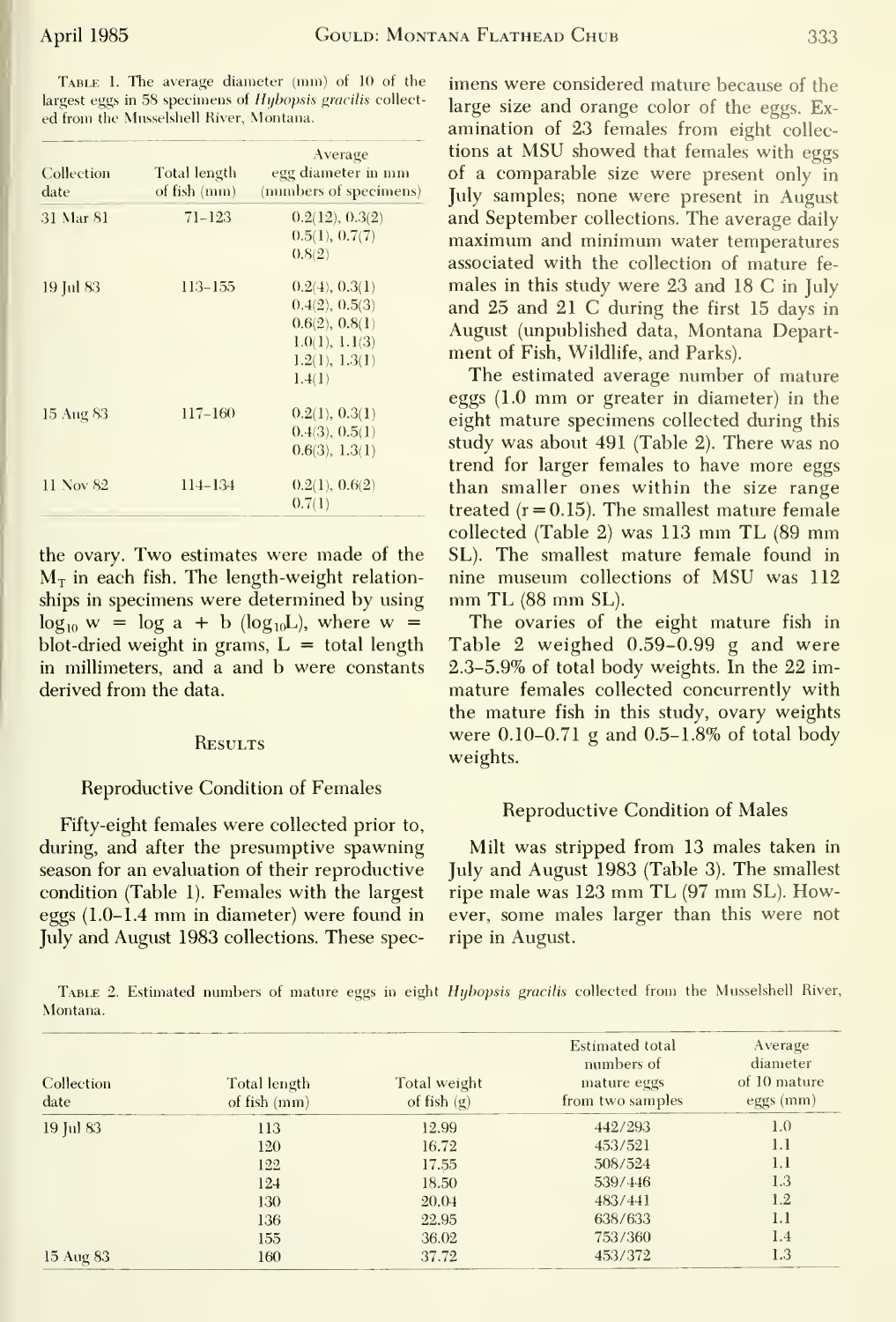TABLE 3. The reproductive condition of 18 male  $Hy$ -Montana. Numbers of specimens in parentheses.

| Collection<br>date | Total length of males in mm       |                           |  |  |  |  |
|--------------------|-----------------------------------|---------------------------|--|--|--|--|
|                    | Ripe                              | Not ripe                  |  |  |  |  |
| 19 Jul 83          | 123, 128, 129<br>132, 133, 143    |                           |  |  |  |  |
| 15 Aug 83          | 127, 132, 135 (2),<br>136(2), 146 | 122, 124, 127<br>132, 140 |  |  |  |  |

#### Sex Ratio

The male to female sex ratios of specimens examined were not significantly different from 1:1 (Table 4). This ratio did not change significantly with increases in the size of specimens examined.

#### Length-Weight Relationships

The length-weight relationships of a sample of males and females taken 31 March 1981 were calculated separately (Table 5). An F test of the slope and intercept showed the two regressions were not statistically different ( $P = 0.66$ ), so length-weight data from all fish were combined.

The length-weight relationships of flathead chubs collected during different seasons and from different localities in Montana were similar (Table 5). The relationship was also similar among different size groups.

#### **Fish Associates**

Fish captured with H. gracilis in the Musselshell River were Couesius plumbeus, Cypr-

inus carpio, Hybognathus argyritis, H. plabopsis gracilis collected from the Musselshell River, citus, Carpiodes carpio, Catostomus commersoni, C. platyrhynchus, Moxostoma macrolepidotum, Micropterus dolomieui, and Noturus flavus. Hybognathus placitus and C. commersoni were reported previously by Olund and Cross (1961) as associates of flathead chubs.

#### Age and Growth

The length-frequency analysis of 305 specimens 29-127 mm TL collected from the Musselshell River 31 March 1981 indicated three size groups were present. The approximate average total length of specimens in each size group was  $43 (N=116)$ , 81  $(N = 149)$ , and 116  $(N = 40)$  mm. Attempts to verify these size groups as age groups by examination of scales, opercula, and vertebrae proved unsuccessful.

#### **DISCUSSION**

Most of the characteristics studied in flathead chubs from Montana were similar to those reported for the species in the midwestern U.S. The July and August spawning season for flathead chubs in Montana was the same as has been reported for this species in Kansas (Cross 1967) and Iowa (Martyn and Schmulbach 1978), but it is more extended than the July season suggested by Brown  $(1971)$  and reported by Bishop  $(1975)$  for Montana and Peace River, Canada specimens. The water temperatures recorded during the spawning season of the flathead chub in Montana were virtually the same as those

| TABLE 4. The numbers of males and females in samples of <i>Hybopsis gracilis</i> from Montana |  |  |  |  |  |  |
|-----------------------------------------------------------------------------------------------|--|--|--|--|--|--|
|                                                                                               |  |  |  |  |  |  |

| Sources of<br>specimens                                      | Total<br>length<br>(nnm) | Sample<br>size | Number<br>of<br>males | Number<br>of<br>females | Calculate<br>$N^2$ |  |
|--------------------------------------------------------------|--------------------------|----------------|-----------------------|-------------------------|--------------------|--|
| Musselshell River,<br>this study                             | $71 - 171$               | 75             | 38                    | 37                      | 0.007              |  |
| Collections in<br>MSU museum                                 | $79 - 154$               | 53             | 25                    | 28                      | 0.085              |  |
| Composite of<br>above sources<br>$\sim$ $\sim$ $\sim$ $\sim$ | $71 - 171$               | 128            | 63                    | 65                      | 0.016              |  |

Tabular  $X^2 = 3.84$  at  $P = 0.05$  with one degree of freedom.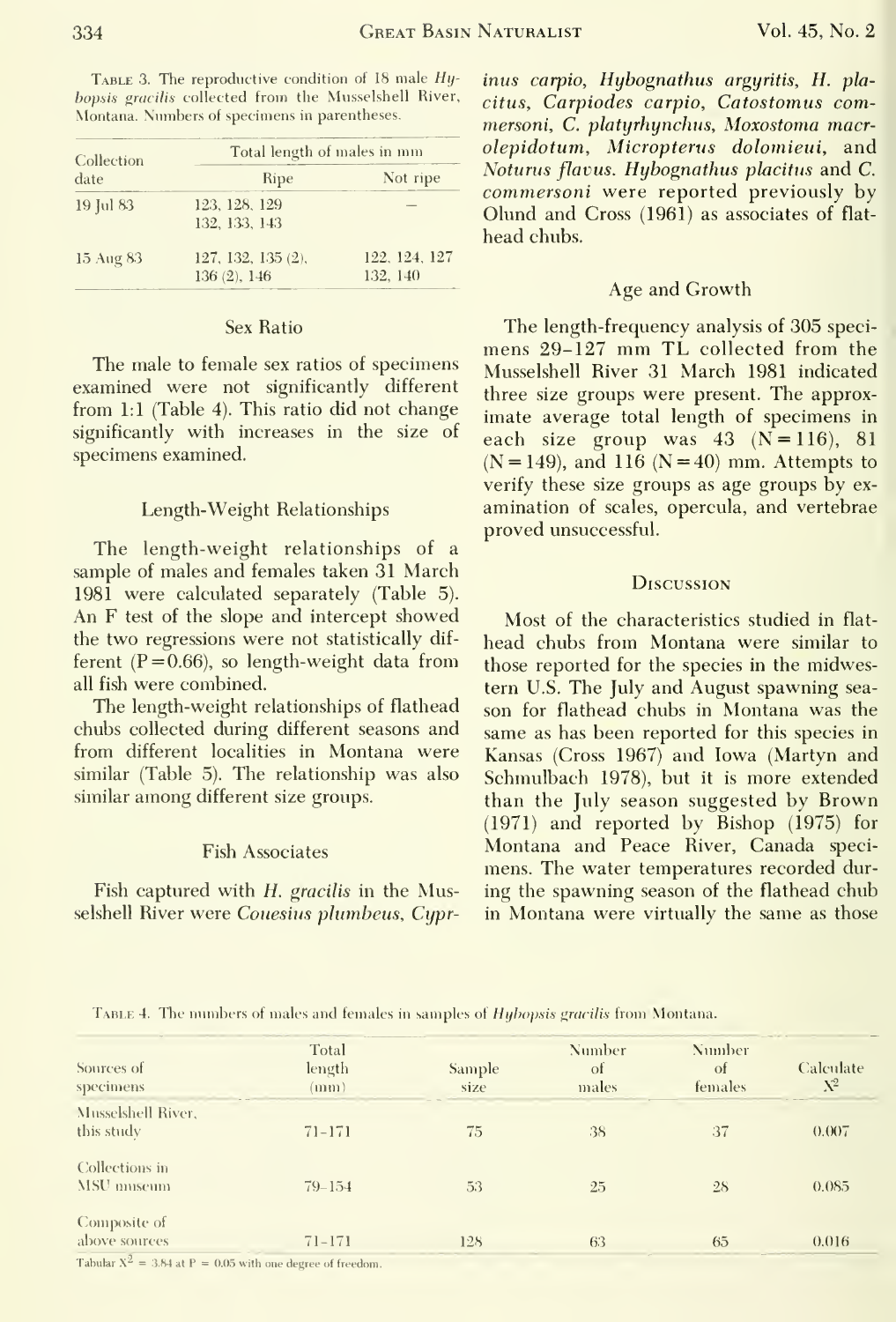| Collection<br>locations and<br>dates | Sample size  | Total length<br>(mm) | Intercept | <b>Slope</b> | Correlation<br>coefficient (r) |
|--------------------------------------|--------------|----------------------|-----------|--------------|--------------------------------|
| Musselshell River,                   |              |                      |           |              |                                |
| 3 Mar 81                             | $27$ (males) | $77 - 127$           | $-5.299$  | 3.082        | 0.98                           |
| 3 Mar 81                             | 23 (females) | $71 - 123$           | $-5.472$  | 3.203        | 0.99                           |
| 3 Mar 81                             | $80^{\circ}$ | $30 - 127$           | $-5.275$  | 3.105        | 0.99                           |
| 11 Mar 82                            | 33           | $54 - 159$           | $-4.991$  | 2.936        | (0.99)                         |
| 19 Jul 83                            | 24           | $62 - 155$           | $-4.924$  | 2.958        | 0.99                           |
| Five other locations.                |              |                      |           |              |                                |
| $25$ Jul $48$                        |              |                      |           |              |                                |
| 6 Jul 57                             |              |                      |           |              |                                |
| $15$ Jul $57$                        |              |                      |           |              |                                |
| 22 Jul 65                            |              |                      |           |              |                                |
| 23 Jul 66                            | 36           | 56-187               | $-5.395$  | 3.151        | 0.99                           |

TABLE 5. The length-weight relationships in collections of Hybopsis gracilis from Montana.

\*Includes the 50 specimens listed above

taken periodically during their breeding season in Iowa (Martyn and Schmulbach 1978). Other chubs also spawn when water temperatures reach about 25 C (Lee et al. 1980).

The minimum lengths of sexually mature flathead chubs found during this study were similar to those reported from Montana (Brown 1971), Kansas (Olund and Cross 1961), and Iowa (Martyn and Schmulbach 1978). The length-weight relationships of flathead chubs in Montana and Iowa (Martyn and Schmulbach 1978) also were alike.

The length groups of Montana flathead chub found during this study approximated the length at ages reported by Brown (1971) for an undetermined number of Montana conspecifics. If the length groups in this study represent age groups, it means Montana flathead chub grew more slowly than Iowa specimens (Martyn and Schmulbach 1978) during the first 3 years of life, respectively. This would also signify that Montana fish generally become sexually mature at age 3, but those in Iowa (Martyn and Schmulbach 1978) and Canada (Bishop 1975) mature at ages 2 and 4, respectively.

Olund and Cross (1961) and Cross (1976) reported the presence of minute tubercles on male flathead chubs and associated this with spawning activity. However, small tubercles were found on males and females as small as 78 (62 mm SL) and 85 mm TL (67 mm SL) during this study and were visible on representatives of both sexes as early as March and as late as November. Therefore, tubercles were also present on immature fish, and their existance was not limited to the known spawning season.

The maximum ovary weights as percents of total body weights of mature Montana flathead chubs were only about 60% of those found in Iowa flathead chubs (Martyn and Schmulbach 1978). This may mean Montana fish have fewer or smaller eggs.

The basic information available on the food habits, age and growth, and fecundity of the flathead chubs is fragmentary and inadequate. Information on the seasonal movements and habitat usage, spawning behavior, embryology, and interactions with other fish species appears to be nonexistent. Virtually all the limited biological information available on this species has been obtained from work on populations near the center of its range. Studies undertaken from near the extremes of the range of this species, the mouth of the Mississippi River (Douglas 1974) and the delta of the Mackenzie River (Scott and Crossman 1973), should show the maximum variations in the life history parameters of the flathead chub.

#### Acknowledgments

Thanks are extended to the former and current graduate students at Montana State University who assisted with collections and to those who reviewed the manuscript of this ·paper.